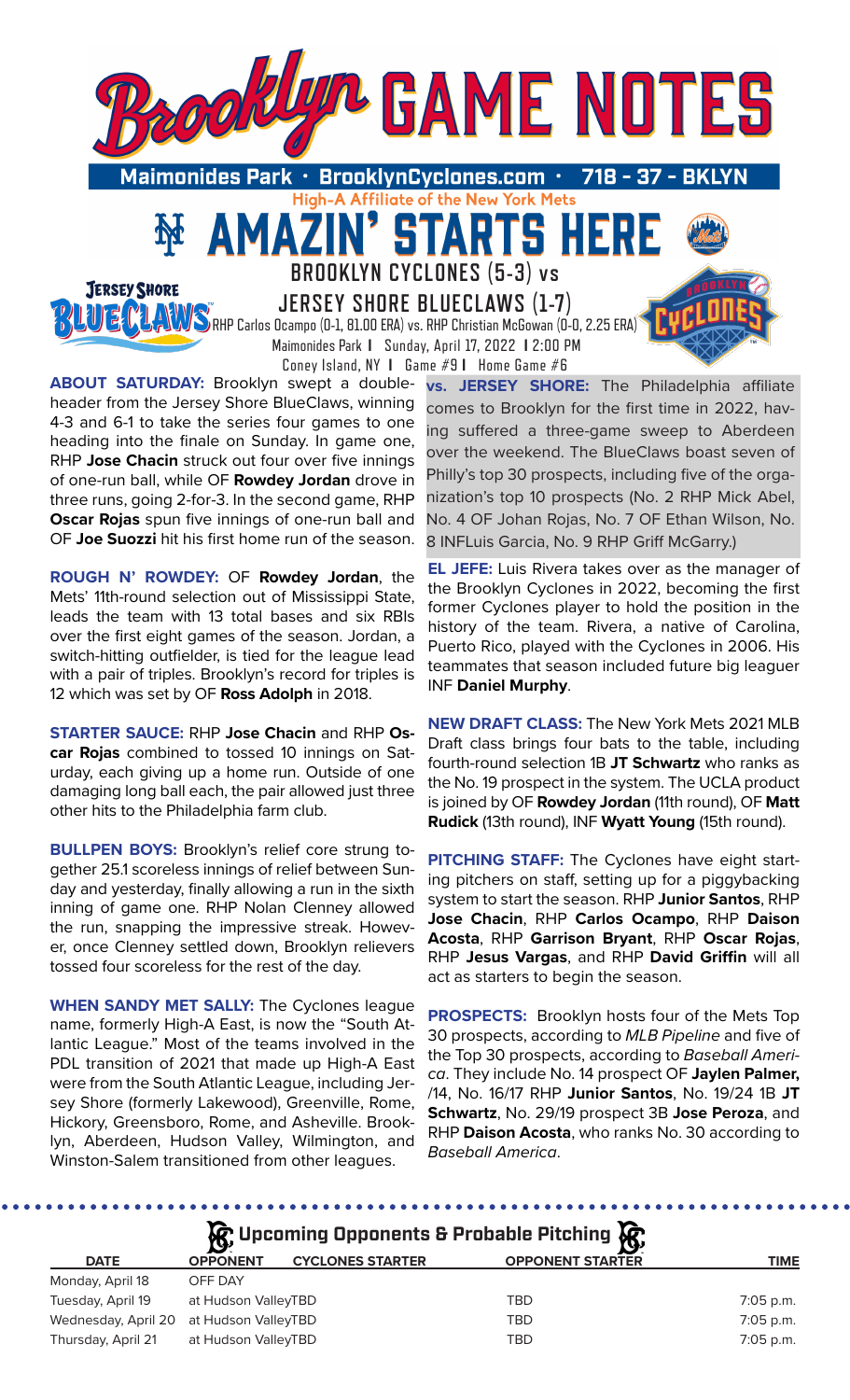

**BREAKING CAMP:** Carlos Ocampo makes his New York minor league debut with the High-A Brooklyn Cyclones, pitching at Maimonides Park for the first time.



**RULE 5:** Ocampo comes to the Mets organization via the Minor League phase of the Rule 5 Draft in December 2021. Ocampo spent more than four season in the Cubs system, making him eligible to be selected after the 2021 season.

**CUBBIES:** Ocampo pitched as a reliever/closer for the Low-A Myrtle Beach Pelicans in 2021 after spending three seasons as a starting pitcher in the Chicago system. Last year, Ocampo struck out 67 over 47.2 IP, posting a strikeout rate of 32% and a walk rate of 7%.

**STARTER PEDIGREE:** The Columbian right-hander made 25 starts in his first 30 appearances as a professional, pitching in the Dominican Summer League in 2016 before back-toback stints in the Arizona League in 2018 and 2019.

**EMPTY CAMPAIGN:** Ocampo missed the 2017 season due to injury but made his stateside debut in 2019.

| K%                       |   | BB%                                     |            | <b>HR/9</b>                  |
|--------------------------|---|-----------------------------------------|------------|------------------------------|
| 16.7%                    |   | 16.7%                                   |            | 0.00                         |
| <b>BABIP</b>             |   | GB%                                     |            | <b>FIP</b>                   |
| 1.000                    |   | 0%                                      |            | 7.21                         |
|                          |   | <b>OCAMPO'S SEASON AND CAREER HIGHS</b> |            |                              |
| 2022 Season              |   |                                         |            | Career                       |
| 1 (4/10 at Wilmington)   |   | <b>Strikeouts</b>                       |            | 9 (8/6/19 vs. AZL A's Green) |
|                          |   | <b>Double Digit K Games</b>             |            | None                         |
| 4 (4/10 at Wilmington)   |   | <b>High Hits, Game</b>                  |            | 6 (2x, 7/11/21 at Augusta)   |
|                          |   | High HR, Game                           |            | 2 (6/16/21 vs. Charleston)   |
| 3 (4/10 at Wilmington)   |   | <b>High Runs, Game</b>                  |            | 7 (8/19/19 vs. AZL Rangers)  |
| 1 (4/10 at Wilmington)   |   | <b>High Walks, Game</b>                 |            | 5 (3x, 6/22/19 vs. AZLRang)  |
| 0.1 (4/10 at Wilmington) |   | <b>Innings Pitched, Game</b>            |            | 6 (8/6/19 vs. AZL A's Green) |
| None                     |   | <b>Complete Games</b>                   |            | None                         |
| None                     |   | <b>Shutouts</b>                         |            | None                         |
|                          |   | <b>CATCHER ERA</b>                      |            |                              |
| <b>NAME</b>              | G | ER                                      | <b>INN</b> | ERA                          |
| Gaddis                   | 3 | 6                                       | 23         | 2.35                         |
| Mena                     | 2 | 5                                       | 17         | 2.65                         |

| <b>CYCLONES STARTING PITCHER BREAKDOWN</b> |  |  |                                                       |     |         |  |  |  |
|--------------------------------------------|--|--|-------------------------------------------------------|-----|---------|--|--|--|
| <b>STARTER</b>                             |  |  | <b>GS Quality StartsRun SupportRS/Start BC Record</b> |     |         |  |  |  |
| Acosta                                     |  |  |                                                       | 3.0 | $O-1$   |  |  |  |
| Bryant                                     |  |  | 5                                                     | 20  | $1 - 0$ |  |  |  |
| Chacin                                     |  |  | 6                                                     | 3.0 | $2 - 0$ |  |  |  |
| Ocampo                                     |  |  |                                                       | 1 O | $O-1$   |  |  |  |
| Rojas                                      |  |  | h                                                     | 6.0 | $1 - 0$ |  |  |  |
| Santos                                     |  |  | 5                                                     | 25  | $1 - 1$ |  |  |  |

O'Neill 3 10 22 4.09

| BROOKLYN CYCLONES PITCHING BREAKDOWN. |                      |            |      |      |      |    |    |    |                |             |                   |         |      |      |    |    |    |    |    |              |            |
|---------------------------------------|----------------------|------------|------|------|------|----|----|----|----------------|-------------|-------------------|---------|------|------|----|----|----|----|----|--------------|------------|
|                                       | W-L                  | <b>ERA</b> | IP   | н.   | R    | ER | ВB | к  | <b>HR</b>      | <b>AVGI</b> |                   | W-L     | ERA  | IP.  | н  | R  | ER | BB | К  | <b>HR</b>    | <b>AVG</b> |
| <b>STARTERS</b>                       | $1 - 3$              | 5.26       | 25.2 | - 22 | 15   | 15 | 10 | 30 |                |             | .224 HOME         | $4-1$   | 2 41 | 41.0 |    |    |    | 15 | 47 |              | .182       |
| <b>RELIEVERS</b>                      | $4 - 0$              | 1.49       | 36:  | 23   |      | 6  | 17 | 45 | $\Omega$       |             | 180 ROAD.         | $1 - 2$ | 4.29 | 21.0 | 18 | 10 | 10 | 12 | 28 |              | .231       |
| <b>TOTAL</b>                          | 5-3                  | 3.05       | 62.0 | -45  | - 21 | 21 | 27 | 75 | $\overline{2}$ |             | <b>.199 TOTAL</b> | 5-3     | 3.05 | 62.0 | 45 | 21 | 21 | 27 | 75 | $\mathbf{2}$ | .199       |
|                                       |                      |            |      |      |      |    |    |    |                |             |                   |         |      |      |    |    |    |    |    |              |            |
|                                       | <b>BULLPEN NOTES</b> |            |      |      |      |    |    |    |                |             |                   |         |      |      |    |    |    |    |    |              |            |

-Brooklyn's bullpen has struck out 42 over 32.1 innings to start the season, allowing just four runs.

- Relievers RHP Josh Hejka, RHP Colby Morris, RHP Hunter Parsons, RHP Evy Ruibal, and RHP Reyson Santos are all returners to the Cyclones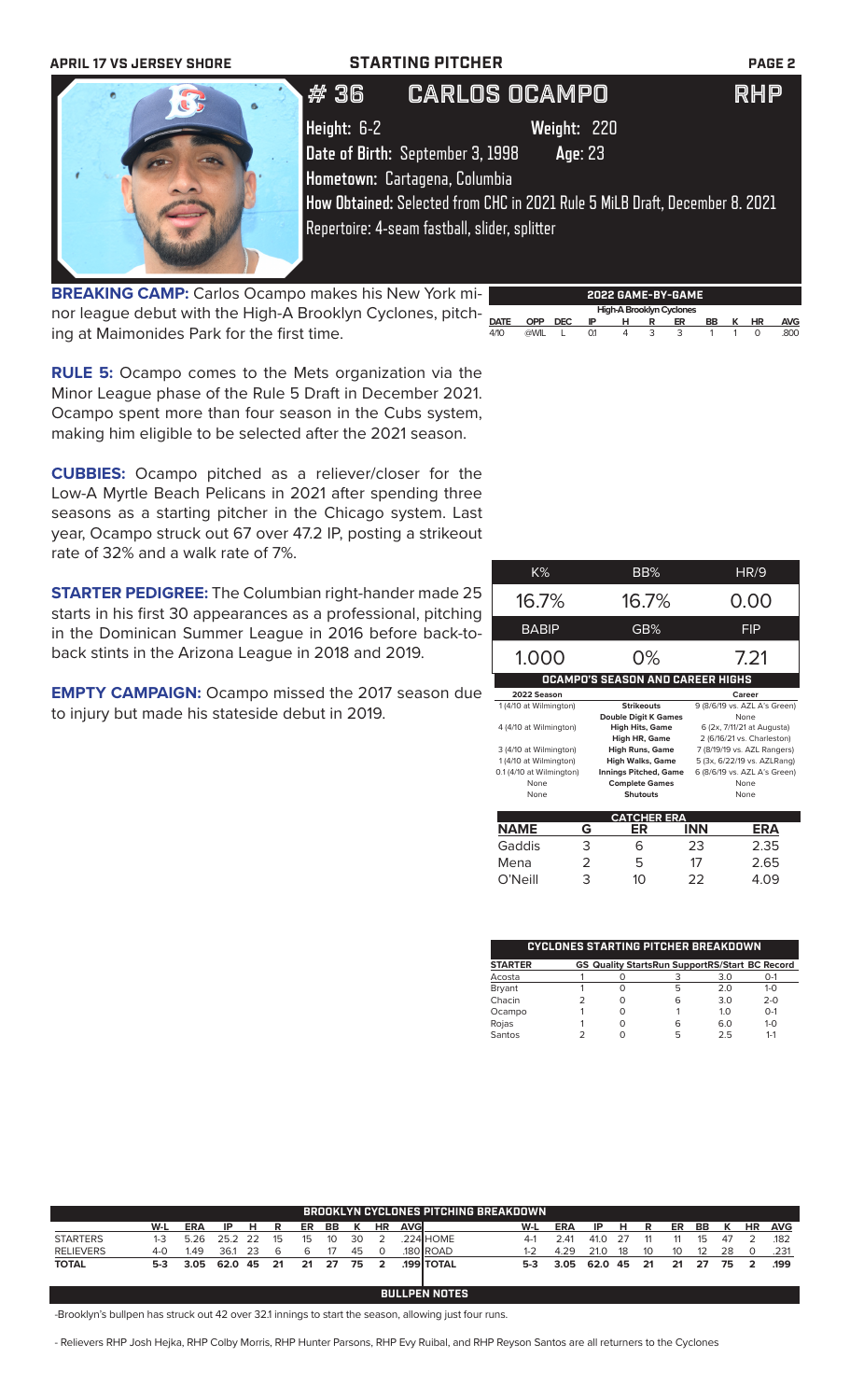**APRIL 17 VS JERSEY SHORE BATTING PAGES PAGE 3**

## **# 1 NIC GADDIS - C/3B .188, 0 HR, 1 RBI, .148 wOBA, wRC+ -22 Last Game:** 2-3, 2 R<br> **Road:** 0-6 **Home:** 3-10 **Last HR:** Cames: 1 (4/16 vs. JS G2) **Season High, Hits:** 2 (4/16 vs. JS G2) **Season High, Runs:** 2 (4/16 at JS G2) **RISP:** 1-5 **Road:** 0-6 **Multi-Hit Games:** 1 (4/16 vs. JS G2) **Season High, Runs:** 2 (4/16 at JS G2) **Multi-RBI Games:** 1 (4/15 vs. Jersey Shore)

**Season High, SB:** 

• Enters his fourth year in the Mets organization...Made stops in Low-A St. Lucie, High-A Brooklyn, and Double-A Binghamton in 2021…totaled 48 games. • Returns to Coney Island where he was a member of the 2019 Cyclones for 15 games before being transferred to the GCL Mets.

• Hit a combined .192 across 40 games in 2019 with Brooklyn and the GCL Mets

• Drafted by the Mets in the 16th round of the 2019 MLB Draft out of Jacksonville State...Hails from Trenton, GA.

| # 26 ROWDEY JORDAN - OF                                        |                                                         |                                                                                                                                                              | .286. O HR. 6 RBI. .333 wOBA. wRC+ 89                                                                     |
|----------------------------------------------------------------|---------------------------------------------------------|--------------------------------------------------------------------------------------------------------------------------------------------------------------|-----------------------------------------------------------------------------------------------------------|
| Last Game: 1-4. RBI<br>$RISP: 1-4$<br><b>Streak: 2 G (3-8)</b> | <b>Home: 5-20</b><br><b>Road: 3-8</b><br>$vs.$ JS: 5-20 | Last HR:<br><b>Multi-Hit Games:</b> 1(4/16 vs. Jersey Shore G1) <b>Season High, Runs:</b> 1(2x, 4/13 vs. JS)<br><b>Multi-RBI Games: 2 (4/16 vs. JS - G1)</b> | <b>Season High, Hits: 2 (4/16 vs. JS)</b><br><b>Season High, RBI: 3 (4/16 vs. JS)</b><br>Season High, SB: |

• Enters second year with the Mets organization…Selected in the 11th Round in the 2021 MLB Draft out of Mississippi State

Appeared in 30 games with Low-A St. Lucie in 2021...Drove in 13 runs with five extra-base hits.

• Won the 2021 College World Series with Mississippi State….Named to the College World Series All-Tournament Team…Second-Team All-SEC selection…One of five Bulldogs selected in the 2021 MLB Draft...Born William Kevin Jordan.

| 1# 7     JOSE MENA - C                                           |                                                       |                                                                | .286, 0 HR, 0 RBI, .272 w0BA, wRC+ 52                                                                           |
|------------------------------------------------------------------|-------------------------------------------------------|----------------------------------------------------------------|-----------------------------------------------------------------------------------------------------------------|
| <b>Last Game: DNP</b><br>$RISP: 0-3$<br><b>Streak:</b> 1 G (1-4) | <b>Home: 1-4</b><br><b>Road: 1-3</b><br>$vs.$ JS: 1-4 | Last HR:<br><b>Multi-Hit Games:</b><br><b>Multi-RBI Games:</b> | <b>Season High, Hits: 1 (2x, 4/15 vs. JS)</b><br><b>Season High, Runs: 1 (4/15 vs. JS)</b><br>Season High, RBI: |
|                                                                  |                                                       |                                                                | Season High, SB:                                                                                                |

• Enters his seventh season with the Mets organization… Played in 31 games across High-A Brooklyn and AA Binghamton in 2021

• Won the NYPL Title with Brooklyn in 2019

• Born in Cotui, Dominican Republic…One of the oldest cities in Americas, founded in 1505…Average temperature in 90 degrees.

• Signed as an International free agent on June 22, 2016…

| #12 BRANDON McILWAIN - OF                       |                                                       |                                                                                          | .357. O HR. 1 RBI. .482 WOBA. wRC+ 179                                                                                                                                |
|-------------------------------------------------|-------------------------------------------------------|------------------------------------------------------------------------------------------|-----------------------------------------------------------------------------------------------------------------------------------------------------------------------|
| <b>Last Game: DNP</b><br>$RISP: 3-5$<br>Streak: | <b>Home: 4-9</b><br><b>Road: 1-5</b><br>$vs.$ JS: 4-9 | Last HR:<br><b>Multi-Hit Games: 2 (4/15 vs. Jersey Shore)</b><br><b>Multi-RBI Games:</b> | <b>Season High, Hits:</b> $2$ ( $2x$ , $4/15$ vs. JS)<br>Season High, Runs:<br><b>Season High, RBI:</b> 1 (4/12 vs. JS)<br><b>Season High, SB:</b> 1(2x, 4/15 vs. JS) |

- Enters his second season as a member of the Mets organization… Played 2021 season with Low-A St. Lucie…batted .250 with seven home runs in 74 games • Played collegiately at California…dual sport athlete competing in football and baseball…Played in 10 games with two starts at QB for Cal in 2018…threw for two touchdowns, while running for four more
- Signed as a non-drafted free agent on June 18, 2020 with the New York Mets
- Drafted by the Miami Marlins in the 26th round (771st overall) in the 2019 MLB Draft but did not sign

| # 20 TANNER MURPHY - OF |                  |                         | .167, 0 HR, 0 RBI, .317 w0BA, wRC+ 80     |
|-------------------------|------------------|-------------------------|-------------------------------------------|
| Last Game: 0-3          | <b>Home: 1-6</b> | Last HR:                | <b>Season High, Hits: 1 (4/15 vs. JS)</b> |
| $RISP: 0-1$             | Road:            | <b>Multi-Hit Games:</b> | Season High, Runs:                        |
| Streak:                 | vs. $JS: 1-6$    | <b>Multi-RBI Games:</b> | Season High, RBI:                         |
|                         |                  |                         | Season High, SB:                          |

• Enters his fourth year with the Mets organization in 2022… Split the 2021 season between Low-A St. Lucie and High-A Brooklyn…drove in 19 runs in 44 games between the two levels

• Selected by the Mets in the 18th round in the 2019 MLB Draft…Played 40 games with ROA Kingsport in 2019

• Starred at North Florida…2019 ASUN Baseball Scholar Athlete of the Year…Set the UNF career stolen base record…11th outfielder drafted in school history.

| $\#$ 15 MATT O'NEILL - C |                 |                         | .000, 0 HR, 0 RBI, .128 w0BA, wRC+ -35       |
|--------------------------|-----------------|-------------------------|----------------------------------------------|
| Last Game: DNP           | Home: $0-5$     | Last HR:                | Season High, Hits:                           |
| $RISP: 0-3$              | Road: $0-1$     | <b>Multi-Hit Games:</b> | <b>Season High, Runs: 1 (4/16 vs. JS G1)</b> |
| Streak:                  | $vs.$ JS: $0-5$ | <b>Multi-RBI Games:</b> | Season High, RBI:                            |
|                          |                 |                         | Season High, SB:                             |

• Enters his fourth year in the Mets organization...Enters his first year in High-A after spending 2021 with the Low-A St. Lucie Mets

• Hit .187 with Low-A St. Lucie in 52 games with a .401 on-base percentage...has had a .405 career on-base percentage in 85 professional games

• Drafted by the Mets in the 20th round of the MLB Draft out of the University of Pennsylvania.

• Named Unanimous First-Team All-Ivy in 2019

| #9 JAYLEN PALMER - INF/OF |                   |                                                   | .267, 0 HR, 0 RBI, .381 w0BA, wRC+ 118    |
|---------------------------|-------------------|---------------------------------------------------|-------------------------------------------|
| Last Game: DNP            | <b>Home: 3-5</b>  | Last HR:                                          | <b>Season High, Hits: 2 (4/13 vs. JS)</b> |
| $RISP: 0-2$               | <b>Road: 1-10</b> | <b>Multi-Hit Games: 1 (4/13 vs. Jersey Shore)</b> | Season High, Runs:                        |
| <b>Streak: 3 G (4-9)</b>  | $vs.$ JS: $3-5$   | <b>Multi-RBI Games:</b>                           | <b>Season High, RBI:</b> 1 (4/10 at WIL)  |
|                           |                   |                                                   | <b>Season High, SB:</b> 1(4/12 vs. JS)    |

• Enters his fifth year in the Mets organization...No. 14 prospect in the Mets system, according to *MLB Pipeline*...Experienced first full season in 2021, playing 66 games with Low-A St. Lucie before an August promotion to High-A to play 39 games with Brooklyn

• Spent 2018 and 2019 with short season teams in the GCL and Kingsport

• Drafted in the 22nd round of the 2018 MLB Draft out of Holy Cross (NY) High School in Flushing as one of four ever in school history to be drafted directly from high school...\$200K signing bonus

| $# 4$ JOSE PEROZA - INF   |                   |                         | .130, 0 HR, 1 RBI, .159 w0BA, wRC+ -16          |
|---------------------------|-------------------|-------------------------|-------------------------------------------------|
| <b>Last Game:</b> 0-2. BB | <b>Home: 1-13</b> | Last HR:                | <b>Season High, Hits: 1 (2x, 4/9 at WIL G1)</b> |
| $RISP: 1-5$               | <b>Road: 2-10</b> | <b>Multi-Hit Games:</b> | <b>Season High, Runs: 1 (4/13 vs. JS)</b>       |
| Streak:                   | $vs.$ JS: 1-13    | <b>Multi-RBI Games:</b> | <b>Season High, RBI:</b> 1 (2x, 4/16 vs. JS G1) |
|                           |                   |                         | Season High, SB:                                |

• Enters his seventh year in the Mets organization...Advanced to Low-A St. Lucie in 2021 slashing .274/.404/.442…Spent the final 38 games of the season with the Cyclones, where he hit five home runs

• Ranked as the No. 19 prospect in the Mets farm system, according to *Baseball America* and the No. 29 prospect according to *MLB Pipeline*

• Part of Brooklyn's 2019 New York-Penn League Championship Team.

Signed as non-drafted international free agent signing on July 2, 2016 from Venezuela.

| #2 WILMER REYES - UTL |                   |                                                   | .207, 0 HR, 0 RBI, .240 w0BA, wRC+ 33              |  |  |  |  |
|-----------------------|-------------------|---------------------------------------------------|----------------------------------------------------|--|--|--|--|
| Last Game: 0-4        | <b>Home: 4-19</b> | Last HR:                                          | <b>Season High, Hits: 2 (4/12 vs. JS)</b>          |  |  |  |  |
| $RISP: 1-6$           | <b>Road: 2-10</b> | <b>Multi-Hit Games: 1 (4/12 vs. Jersey Shore)</b> | <b>Season High, Runs:</b> 1 (3x, 4/16 vs. JS - G1) |  |  |  |  |
| Streak:               | $vs.$ JS: 4-19    | <b>Multi-RBI Games:</b>                           | Season High, RBI:                                  |  |  |  |  |
|                       |                   |                                                   | <b>Season High, SB: 1(4/9 at WIL G1)</b>           |  |  |  |  |

• Enters his seventh year in the Mets organization...Won a New York-Penn League title with Brooklyn in 2019

• Reinstated to Brooklyn from rehab assignment with FCL Mets late in 2021 when SS Ronny Mauricio and OF Antoine Duplantis were promoted to Double-A Binghamton.

• Hit .323 with a .350 on-base percentage in 2019 as the top hitter on the 2019 NYPL Champion Brooklyn Cyclones

23 year old hails from Mao, Dominican Republic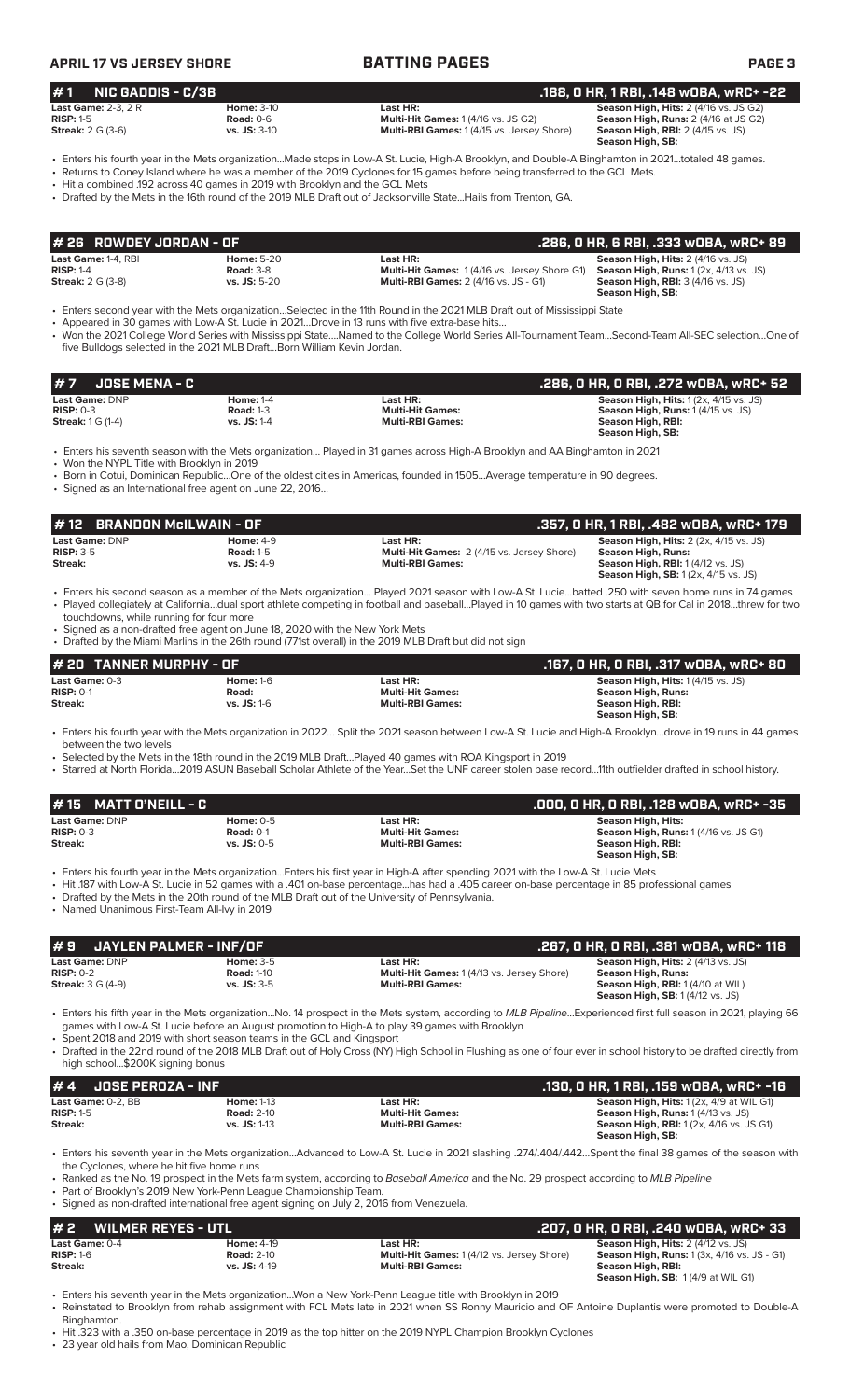| <b>APRIL 17 VS JERSEY SHORE</b>                                                                                                        |                                                         | <b>BATTING PAGES</b>                                                                                                                                                                                                                                                                                                   | <b>PAGE 4</b>                                                                                                                                                         |
|----------------------------------------------------------------------------------------------------------------------------------------|---------------------------------------------------------|------------------------------------------------------------------------------------------------------------------------------------------------------------------------------------------------------------------------------------------------------------------------------------------------------------------------|-----------------------------------------------------------------------------------------------------------------------------------------------------------------------|
| # 23 MATT RUDICK - OF                                                                                                                  |                                                         |                                                                                                                                                                                                                                                                                                                        | .154, O HR, O RBI, .250 wOBA, wRC+ 39                                                                                                                                 |
| <b>Last Game: 0-0, 2 BB, 2 R</b><br>$RISP: 0-4$<br>Streak:                                                                             | <b>Home: 2-9</b><br><b>Road: 0-4</b><br>$vs.$ JS: $2-9$ | Last HR:<br><b>Multi-Hit Games:</b><br><b>Multi-RBI Games:</b>                                                                                                                                                                                                                                                         | <b>Season High, Hits: 1 (2x, 4/16 vs. JS G1)</b><br><b>Season High, Runs:</b> 2 (2x, 4/16 vs. JS G2)<br>Season High, RBI:<br>Season High, SB: 1(4/9 at WIL G2)        |
| • Named First-Team All-Mountain West selection in 2021 Hit .410 as a Redshirt-Junior<br>• Member of the 15u USA Baseball national team |                                                         | • Enters his second year with the Mets organizationplayed 21 games with the FCL Mets, hitting, 303 (23-76) with a .404 OBP.<br>• Drafted in the 13th Round in the 2021 MLB DraftStarred collegiately at San Diego State<br>• Scripps Rach alumni include SNL cast member Kyle Mooney and PGA golfer Xander Schauffele. |                                                                                                                                                                       |
| <b>WARREN SAUNDERS - INF</b><br><b>#10</b>                                                                                             |                                                         |                                                                                                                                                                                                                                                                                                                        | .125, 0 HR, 0 RBI, .430 w0BA, wRC+ 148                                                                                                                                |
| Last Game: $0-2$ , $R$<br>$RISP: 0-2$<br>Streak:                                                                                       | <b>Home: 1-8</b><br>Road:<br><b>vs. JS: 1-8</b>         | Last HR:<br><b>Multi-Hit Games:</b><br><b>Multi-RBI Games:</b>                                                                                                                                                                                                                                                         | <b>Season High, Hits: 1 (4/15 vs. JS)</b><br><b>Season High, Runs: 1 (2x, 4/16 vs. JS G2)</b><br>Season High, RBI:<br>Season High, SB:                                |
| • Signed as an international free agent in 2018 out of Grand Bahama, Bahamas                                                           |                                                         | ranked second in total bases (105) behind Top-10 Mets prospect Alex Ramirezplays outfield and all four infield positions                                                                                                                                                                                               | • Enters his fifth year in the Mets organization and third seasonPlayed his first full season in 2021 with the Low-A St. Lucie Mets and led the team in hits (84) and |

• Recent players from the Bahamas include Miami's Jazz Chisholm and Antoan Richardson, famous for scoring from second base on Derek Jeter's walk-off single in his final game at Yankee Stadium.

| $\sharp$ 3 JT SCHWARTZ - INF      |                                       |                                                                  |                                                                                        |
|-----------------------------------|---------------------------------------|------------------------------------------------------------------|----------------------------------------------------------------------------------------|
| Last Game: 0-1. BB<br>$RISP: 2-6$ | <b>Home: 6-14</b><br><b>Road: 1-9</b> | Last HR:<br><b>Multi-Hit Games: 2 (4/16 vs. Jersey Shore G1)</b> | <b>Season High, Hits: 3 (4/12 vs. JS)</b><br><b>Season High, Runs:</b> 2 (4/12 vs. JS) |
| Streak:                           | $vs.$ JS: $6-14$                      | <b>Multi-RBI Games:</b> 1(4/12 vs. Jersey Shore)                 | <b>Season High, RBI:</b> 2 (4/12 vs. JS)<br>Season High, SB:                           |

• Enters his second year in the Mets organization…Saw first professional action in 2021 with Low-A St. Lucie…Appeared in 25 games with an OBP of .320 and two steals...*MLB Pipeline* ranks Schwartz as the number 19 overall prospect in the Mets organization.

• Drafted in the fourth round by the Mets in 2021 out UCLA…was named an All-American and won the Pac-12 batting title as a sophomore…His .396 average was the seventh highest in single-season UCLA history

• His UCLA teammate Kevin Kendall was also drafted by the Mets in 2021

| 1# 48  JOE SUOZZI - OF              |                     |                                            | .083, 1 HR, 5 RBI, .212 w0BA, wRC+ 16            |
|-------------------------------------|---------------------|--------------------------------------------|--------------------------------------------------|
| <b>Last Game: 1-2, HR, 4 RBI, R</b> | <b>Home: 1-10</b>   | Last HR:                                   | <b>Season High, Hits: 1 (4/16 vs. JS G2)</b>     |
| $RISP: 0-2$                         | Road: $0-2$         | <b>Multi-Hit Games:</b>                    | <b>Season High, Runs: 1 (2x, 4/16 vs. JS G2)</b> |
| <b>Streak:</b> 1 G (1-2)            | <b>vs. JS: 1-10</b> | <b>Multi-RBI Games: 1 (4/16 vs. JS G2)</b> | <b>Season High, RBI: 4 (4/16 vs. JS G2)</b>      |
|                                     |                     |                                            | Season High, SB:                                 |

• Enters his second year in the Mets organization...Drove in 23 runs with 14 stolen bases in 53 games across Low-A St. Lucie and High-A Brooklyn last year

• Signed by the Mets on June 15, 2020 out of Boston College • Attended Chaminade High School in Mineola, NY...won the 2013 CHSAA Title

• His father, Tom Suozzi, is the former Nassau County Executive and current U.S. House of Representatives member of NY's 3rd district (Nassau, Suffolk, Queens) running for New York State Governor.

# **Recent Home Run Chart**

|  | Date Player Opponent Exit Velo Launch Angle Distance |      |         |
|--|------------------------------------------------------|------|---------|
|  | 4/12 JT Schwartz vs. Jersey Shore 103 mph            | - 23 | 365 ft. |
|  | 4/16 G2 Joe Suozzi vs. Jersey Shore                  |      |         |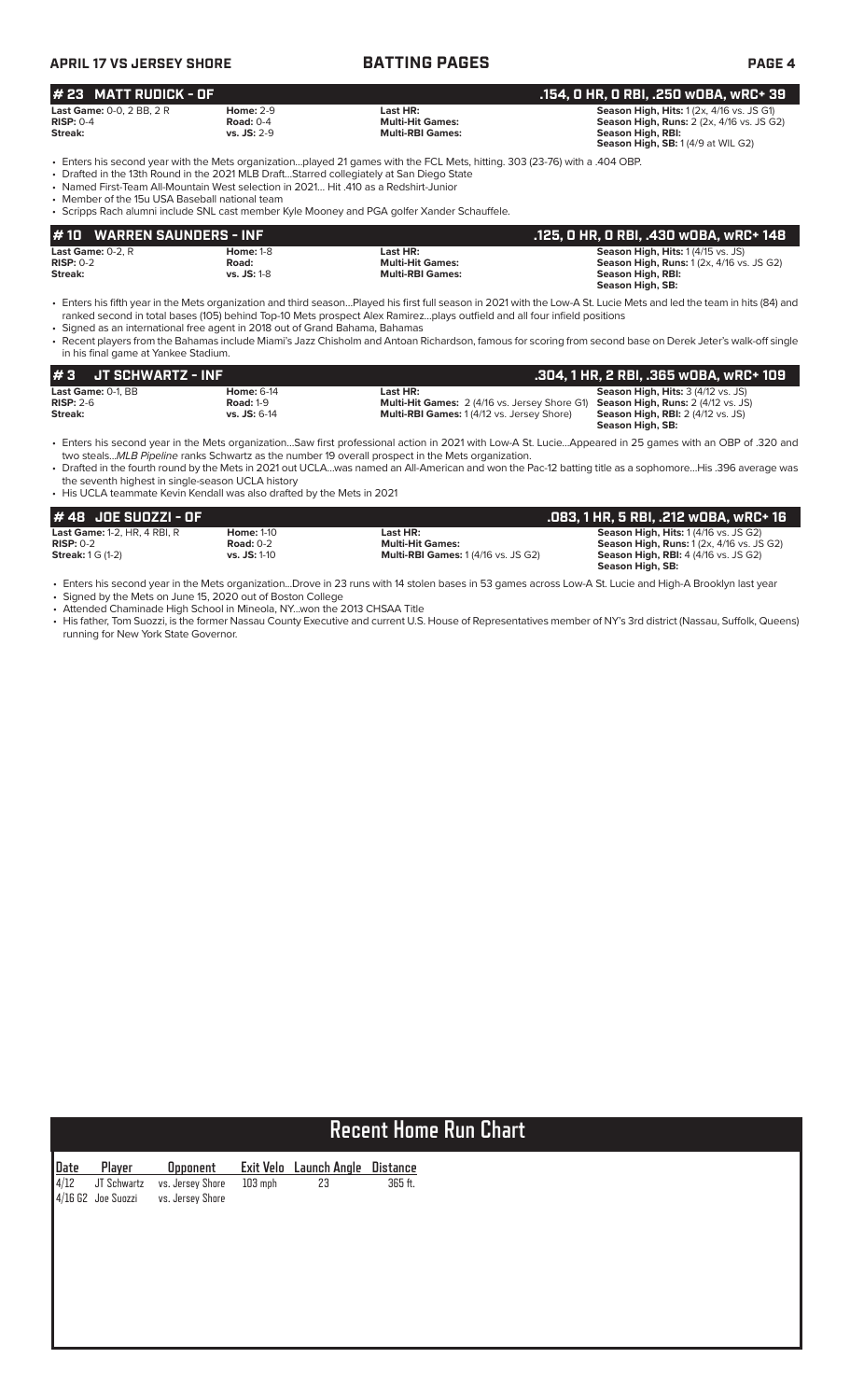# **APRIL 17 VS JERSEY SHORE BULLPEN PAGE PAGE 5**

| <b>NOLAN CLENNEY - RHP</b><br>#18                                                                                                                                                                                                                                                                                                                                                    | 11.1 K%, 11.1 BB%, 9.00 ERA, 2 G                        |        |                                         |                               |                  | <b>LAST FIVE APPEARANCES</b>                       |                                                            |                                  |                                 |
|--------------------------------------------------------------------------------------------------------------------------------------------------------------------------------------------------------------------------------------------------------------------------------------------------------------------------------------------------------------------------------------|---------------------------------------------------------|--------|-----------------------------------------|-------------------------------|------------------|----------------------------------------------------|------------------------------------------------------------|----------------------------------|---------------------------------|
| Last App: 4/16 vs. JS G2 Last Loss:                                                                                                                                                                                                                                                                                                                                                  | SV/OP (Last):                                           | Holds: |                                         |                               |                  | <b>NOLAN CLENNEY</b>                               |                                                            |                                  |                                 |
| <b>Leadoff: 0-1</b><br>Enters his second year in the Mets organizationReceived from Low-A St. Lucie on September 7<br>Signed to a minor league deal on June 28, 2021Made 13 relief apps for Low-A St. Lucie<br>• Pitched with Gary in 2021 and with Utica in 2019 and 2020 in independent baseball<br>• 25 year old hails from Northville, MichiganAttended NC State                 |                                                         |        | OPP<br>DATE<br>JS<br>4/12<br>4/16       | DEC<br>Н<br>JS (G1) W, BS 1.0 | IP<br>1.0        | н<br>R<br>$\mathbf{1}$<br>0<br>$\overline{2}$<br>2 | ER<br>BB<br>0<br>$\circ$<br>$\overline{2}$<br>$\mathbf{1}$ | К<br>$\mathbf{1}$<br>$\mathsf O$ | <b>HR</b><br>$\circ$<br>$\circ$ |
| #36<br><b>JUSTIN COURTNEY - RHP</b>                                                                                                                                                                                                                                                                                                                                                  | 35.3 K%, 11.8 BB%, 2.25 ERA, 2 G                        |        |                                         |                               |                  | <b>JUSTIN COURTNEY</b>                             |                                                            |                                  |                                 |
| Last App: 4/15 vs JS<br><b>Last Loss:</b><br>Leadoff: 1-2                                                                                                                                                                                                                                                                                                                            | <b>SV/OP (Last): 2/2 4/15 vs JS</b>                     | Holds: | DATE<br>OPP<br>4/9 (G2)@WIL             | <b>DEC</b><br><b>SV</b>       | IP<br>2.0        | Н<br>R<br>2<br>1                                   | ER<br>BB<br>2<br>1                                         | К<br>3                           | HR<br>0                         |
| · Enters first season with the Mets organizationSigned on September 10, 2021<br>· Began career with the Angels organizationPitched 43.0 IP across Rokand Low-A Inland Empire<br>66ers in 2021                                                                                                                                                                                        |                                                         |        | 4/15<br>JS                              | SV                            | 2.0              | $\circ$<br>$\circ$                                 | $\mathbf 0$<br>$\circ$                                     | 3                                | $\circ$                         |
| • Played collegiately at MaineNamed Louisville Slugger Freshman All-American                                                                                                                                                                                                                                                                                                         |                                                         |        |                                         |                               |                  | <b>JOSH HEJKA</b>                                  |                                                            |                                  |                                 |
| <b>JOSH HEJKA - RHP</b><br>#13<br>Last App: 4/12 vs. JS<br><b>Last Loss:</b><br>Leadoff: 0-2                                                                                                                                                                                                                                                                                         | 37.5 K%, O BB%, O.OO ERA, 2 G<br>SV/OP (Last):          | Holds: | DATE OPP<br>4/9 (G1)@ WIL<br>4/12<br>JS | <b>DEC</b><br>Н               | IP<br>1.0<br>1.0 | н<br>R<br>2<br>0<br>0<br>$\mathbf{1}$              | ER<br>BB<br>0<br>0<br>$\circ$<br>0                         | К<br>2<br>$\mathbf{1}$           | HR<br>0<br>$\circ$              |
| • Enters his fourth year in the Mets organization<br>• Pitched with High-A Brooklyn, Double-A Binghamton, and Triple-A Syracuse in 2021<br>• Played collegiately at Division III Johns HopkinsHolds the Blue Jay record for career saves and                                                                                                                                         |                                                         |        |                                         |                               |                  | <b>COLBY MORRIS</b>                                |                                                            |                                  |                                 |
| single-season appearancesMember of the 2019 College World Series All-Tournament Team.                                                                                                                                                                                                                                                                                                |                                                         |        | OPP<br>DATE<br>4/10<br>@WIL             | <b>DEC</b>                    | IP<br>1.2        | Н<br>R<br>$\mathbf{1}$<br>0                        | ER<br>BB<br>0<br>$\mathsf{O}$                              | К<br>$\overline{2}$              | HR<br>$\circ$                   |
| <b>COLBY MORRIS - RHP</b><br>#38<br>Last App: 4/13 vs. JS<br><b>Last Loss:</b><br>Leadoff: 0-2                                                                                                                                                                                                                                                                                       | 35.7 K%, 14.3 BB%, 0.00 ERA, 2 G<br>SV/OP (Last):       | Holds: | 4/13<br><b>JS</b>                       |                               | 2.0              | $\mathbf{1}$<br>$\circ$                            | $\circ$<br>2                                               | 3                                | $\circ$                         |
| . Enters his second season with the Mets organizationSigned by the club on March 19, 2021<br>Pitched in 31 G across Low-A St. Lucie & High-A Brooklyn in 2021struck out 65 batters in 55.1 IP<br>• Played collegiately at Division III Middlebury CollegePlayed two seasons of Independent base-<br>ball with the Gary SouthShore Railcats, Milwaukee Milkmen, and Chicago Deep Dish |                                                         |        | OPP<br>DATE                             | DEC                           | IP               | <b>HUNTER PARSONS</b><br>R<br>н                    | ER<br>BB                                                   | Κ                                | $\overline{HR}$                 |
| <b>HUNTER PARSONS - RHP</b><br>#17                                                                                                                                                                                                                                                                                                                                                   | 55.6 K%, 11.1 BB%, 0.00 ERA, 1 G                        |        | 4/12<br>JS                              | W                             | 2.1              | 0<br>-1                                            | O<br>1                                                     | 5                                | 0                               |
| Last App: 4/12 vs. JS<br><b>Last Loss:</b><br>Leadoff: 1-2                                                                                                                                                                                                                                                                                                                           | SV/OP (Last):                                           | Holds: |                                         |                               |                  |                                                    |                                                            |                                  |                                 |
| . Enters his fourth year in the Mets orgPitched with Low-A St. Lucie and High-A Brooklyn in 2021                                                                                                                                                                                                                                                                                     |                                                         |        |                                         |                               |                  |                                                    |                                                            |                                  |                                 |
| Drafted in the 19th round by the Mets in 2019Third-team All-Big Ten selection<br>Drafted out of Parkside High School by Cleveland (40th round) in 2015 but did not sign                                                                                                                                                                                                              |                                                         |        | DATE<br>OPP<br>4/10<br>@WIL             | DEC                           | IP<br>1.0        | <b>EVY RUIBAL</b><br>н<br>R<br>2<br>1              | ER<br>BB<br>$\mathbf{1}$<br>$\circ$                        | Κ<br>$\overline{2}$              | HR<br>$\circ$                   |
| #50<br><b>EVY RUIBAL - RHP</b>                                                                                                                                                                                                                                                                                                                                                       | 28.6 K%, O BB%, O.OO ERA, 2 G                           |        | JS<br>4/15                              |                               | 0.1              | $\mathbf{1}$<br>0                                  | 0<br>$\circ$                                               | $\circ$                          | $\circ$                         |
| Last App: 4/15 vs JS<br>Last Loss:<br>Leadoff: 1-1                                                                                                                                                                                                                                                                                                                                   | SV/OP (Last):<br>Holds:                                 |        |                                         |                               |                  |                                                    |                                                            |                                  |                                 |
| • Signed to a minor league deal on June 27, 2021 from the Florence Y'alls (Frontier League)                                                                                                                                                                                                                                                                                          |                                                         |        | DATE<br>OPP                             | DEC                           | IP               | <b>REYSON SANTOS</b><br>R<br>Н                     | ER<br>BB                                                   | К                                | HR                              |
| • Pitched in the Dodgers system from 2015-2018, reaching High-A Rancho Cucamonga<br>• Drafted by the Dodgers in the 16th round of the 2017 MLB Draft from Notre Dame                                                                                                                                                                                                                 |                                                         |        | @WIL<br>4/10                            |                               | 1.0              | 0<br>0                                             | $\circ$<br>1                                               | $\overline{2}$                   | 0                               |
| • From Milburn, New Jersey, attending Milburn High School                                                                                                                                                                                                                                                                                                                            |                                                         |        | 4/13<br>JS<br>JS G <sub>2</sub><br>4/16 |                               | $1.0 \t1$<br>2.0 | 0<br>$\overline{2}$<br>$\circ$                     | 0<br>0<br>$\circ$<br>2                                     | 0<br>$\overline{2}$              | 0<br>0                          |
| <b>REYSON SANTOS - RHP</b><br>#34                                                                                                                                                                                                                                                                                                                                                    | 22.2 K%, 16.7 BB%, 0.00 ERA, 3 G                        |        |                                         |                               |                  |                                                    |                                                            |                                  |                                 |
| Last App: 4/16 vs. JS G2 Last Loss:<br>Leadoff: 1-1                                                                                                                                                                                                                                                                                                                                  | SV/OP (Last):                                           | Holds: |                                         |                               |                  | <b>SAMMY TAVAREZ</b>                               |                                                            |                                  |                                 |
| • Enters his fourth year in the Mets organization                                                                                                                                                                                                                                                                                                                                    |                                                         |        | DATE<br>OPP<br>4/12<br>JS               | DEC<br>SV                     | IP<br>1.0        | H.<br>R<br>0<br>0                                  | ER BB<br>0<br>0                                            | Κ<br>$\overline{2}$              | HR<br>0                         |
| . Began the 2021 season with Low-A St. Luciewhere he struck out 44 batters in 35.1 inningsPro-<br>moted to High-A Brooklyn making three appearances in 2021<br>His native Bani is home to several former MLB players, including Manny, Willy, and Erick Aybar.                                                                                                                       |                                                         |        | 4/16<br>JS G <sub>2</sub>               | SV                            | 1.0              | 0<br>0                                             | 2<br>0                                                     | $\mathbf{1}$                     | 0                               |
| <b>SAMMY TAVAREZ - RHP</b><br>#46                                                                                                                                                                                                                                                                                                                                                    | 33.3 K%, 22.2 BB%, 0.00 ERA, 2 G                        |        |                                         |                               |                  |                                                    |                                                            |                                  |                                 |
| Last App: 4/16 vs. JS G1 Last Loss:<br>Leadoff: 0-0, HBP                                                                                                                                                                                                                                                                                                                             | <b>SV/OP (Last):</b> 2/2 (4/16 vs. JS G1) <b>Holds:</b> |        |                                         |                               |                  |                                                    |                                                            |                                  |                                 |
| · Enters his second season with the Mets organizationPlayed 2021 season with Low-A St. Lucie<br>striking out 52 batters in 31.0 innings<br>· Signed by the Yankees as a free agent on January 17, 2018                                                                                                                                                                               |                                                         |        |                                         |                               |                  |                                                    |                                                            |                                  |                                 |

• Hails from Santo, Domingo, Dominican Republic.

|                | <b>Number of Pitches Thrown</b>    |    |    |  |    |    |      |
|----------------|------------------------------------|----|----|--|----|----|------|
| <b>Pitcher</b> | Days Rest 4/12 4/13 4/14 4/15 4/16 |    |    |  |    |    | 4/17 |
| Clenney        |                                    | 13 |    |  |    | 15 |      |
| Courtney       |                                    |    |    |  | 21 |    |      |
| Hejka          |                                    | 13 |    |  |    |    |      |
| <b>Morris</b>  | 3                                  |    | 38 |  |    |    |      |
| Parsons        |                                    | 39 |    |  |    |    |      |
| Ruibal         |                                    |    |    |  | 9  |    |      |
| Santos, Rey.   | O                                  |    | 11 |  |    | 40 |      |
| Tavarez        |                                    | 19 |    |  |    | 22 |      |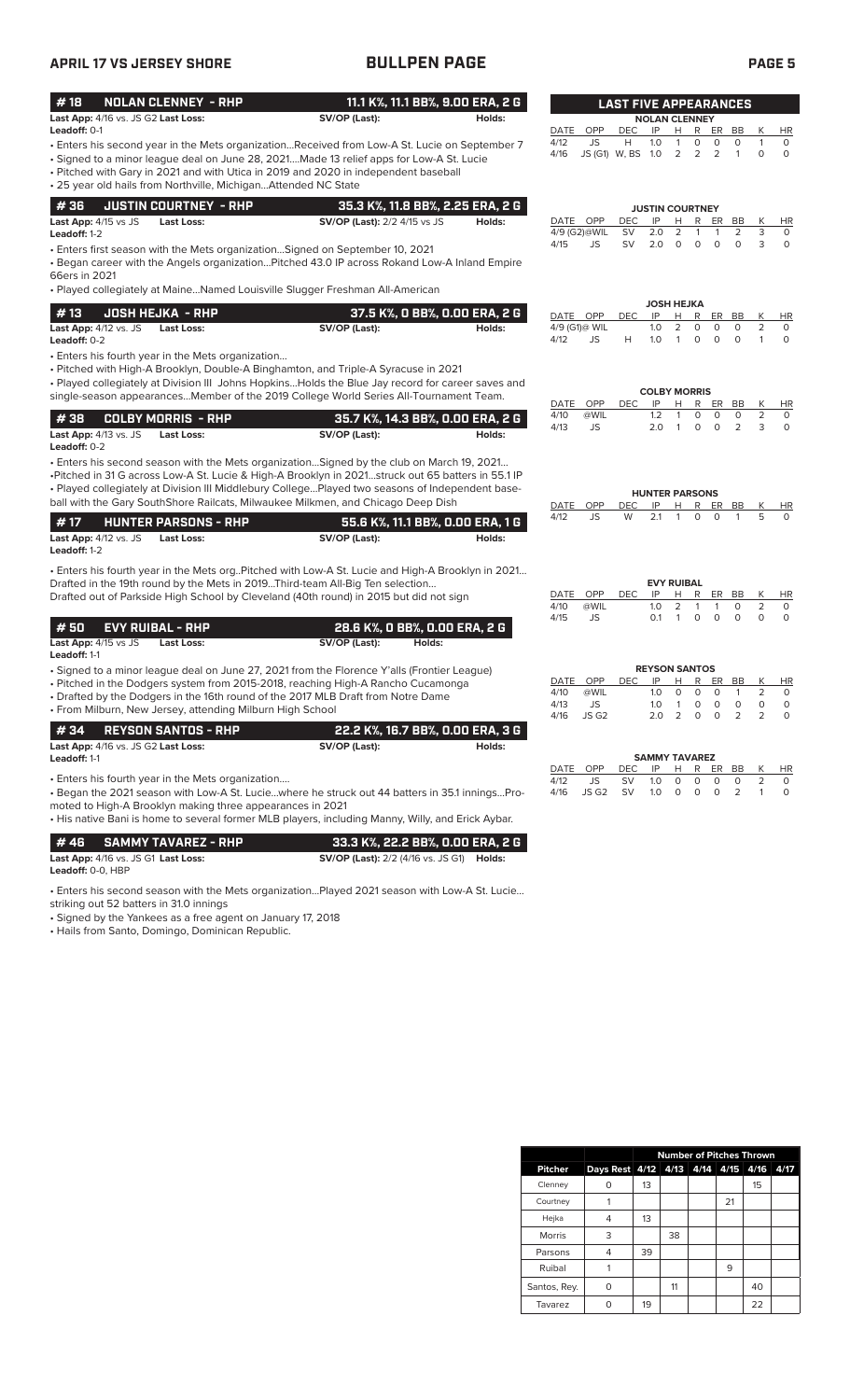# **APRIL 17 VS JERSEY SHORE HIGH/LOW & CHARTS PAGE 6**

|                    | INDIVIDUAL BATTING HIGHS                                              |
|--------------------|-----------------------------------------------------------------------|
|                    |                                                                       |
|                    |                                                                       |
|                    |                                                                       |
|                    |                                                                       |
|                    |                                                                       |
|                    |                                                                       |
|                    |                                                                       |
|                    |                                                                       |
|                    |                                                                       |
|                    |                                                                       |
|                    |                                                                       |
|                    |                                                                       |
|                    |                                                                       |
|                    |                                                                       |
|                    |                                                                       |
|                    |                                                                       |
|                    | Most Stolen Bases, Game 1 (6x, Matt Rudick, 4/16 vs. Jersey Shore G2) |
|                    | <b>TEAM BATTING HIGHS</b>                                             |
|                    |                                                                       |
|                    |                                                                       |
|                    |                                                                       |
|                    |                                                                       |
|                    |                                                                       |
|                    |                                                                       |
|                    |                                                                       |
|                    |                                                                       |
|                    |                                                                       |
|                    |                                                                       |
|                    |                                                                       |
|                    |                                                                       |
|                    |                                                                       |
|                    |                                                                       |
|                    |                                                                       |
|                    |                                                                       |
|                    |                                                                       |
|                    |                                                                       |
|                    |                                                                       |
|                    |                                                                       |
| LOB, Extra Innings |                                                                       |

### **FIELDING**

Most Errors, Team, Game..........................................................1 (2x, 4/16 vs Jersey Shore G1) Most Errors, Individual, Game.........1 (3x Last: Sammy Tavarez, 4/16 vs Jersey Shore G1) Most Double Plays Turned, Nine-Inning Game.........1 (3x, Last: 4/16 vs Jersey Shore G1) Consecutive Errorless Games, Team.................................................1 (4/15 vs Jersey Shore)

**STARTERS BY POSITION**

**STARTERS BY BATTING ORDER C-** O'Neill (3), Gaddis (3), Mena (2) **1B-** Schwartz (8) **2B-** Young (3), Peroza (2), Reyes (2), Saunders (1) **3B-** Peroza (4), Saunders (2), Palmer (1), Gaddis (1) **SS-** Reyes (6), Young (2) **LF-** Rudick (3), Jordan (3), Murphy (2) **CF-** Palmer (4), Jordan (3), Rudick (1) **RF-** McIlwain (5), Suozzi (3) **DH-** Suozzi (2), Jordan (2), Rudick (2), Gaddis (1) Peroza (1)

**1st -** Jordan (6), Rudick (2),

**2nd -** Reyes (8)

**3rd -** Young (5), Schwartz (3)

**4th-** Peroza (6), McIlwain (2)

**5th-** Schwartz (5), Suozzi (1), Peroza (1), Gaddis (1)

**6th-** Palmer (5), Saunders (2), Mena (1)

7th- Gaddis (2), McIlwain (2) Suozzi (2), Saunders (1), Rudick (1)

**8th-** O'Neill (2), Suozzi (2), Rudick (1), McIlwain (1) Gaddis (2)

**9th-** Jordan (2), Mena (1), Rudick (2), Murphy (2), O'Neill (1)

|             | <b>CATCHERS STEALING</b> |     |            |      |       | <b>MULTI-RUN INNINGS</b> |
|-------------|--------------------------|-----|------------|------|-------|--------------------------|
| <b>Name</b> | СS                       | ΔТΤ | <b>PCT</b> | Runs | Times | Last                     |
| Gaddis      |                          |     | 0%         |      | 6     | 4/16 vs JS G2            |
| Mena        |                          |     | 0%         |      |       | 4/16 vs. JS G2           |
| O'Neill     |                          | q   | 22%        |      |       | 4/12 vs Jersey Shore     |

|                  |   |   |   | 4 | G | B | 8 | u | 10+ | <b>TOTALS</b> |
|------------------|---|---|---|---|---|---|---|---|-----|---------------|
| <b>OPPONENTS</b> | 6 | 5 | o | , |   |   |   |   |     |               |
| <b>BKLYN</b>     | ີ |   |   | з | 8 | 5 | , |   |     | 26            |

| INDIVIDUAL PITCHING HIGHS                                                  |
|----------------------------------------------------------------------------|
|                                                                            |
|                                                                            |
| Most Home Runs Allowed, Game1 (2x, Oscar Rojas, 4/16 vs. Jersey Shore G2)  |
|                                                                            |
|                                                                            |
|                                                                            |
|                                                                            |
|                                                                            |
| Most Innings Pitched, Game5.0 (2x, Oscar Rojas, 4/16 vs. Jersey Shore G2)  |
| Most Innings Pitched, Reliever  4 (2x, Last: Griffin 4/13 vs Jersey Shore) |
| Most Consecutive Scoreless Inn., Starter4 (Jose Chacin, 4/9-present)       |
| Most Consecutive Scoreless Inn., Reliever 5 (David Griffin, 4/9-present)   |
|                                                                            |

| TEAM PITCHING HIGHS |  |
|---------------------|--|
|                     |  |
|                     |  |
|                     |  |
|                     |  |
|                     |  |
|                     |  |
|                     |  |
|                     |  |
|                     |  |
|                     |  |
|                     |  |
|                     |  |
|                     |  |
|                     |  |

|                        |                      |         | <b>TEAM MISCELLANEOUS</b>   |  |
|------------------------|----------------------|---------|-----------------------------|--|
|                        |                      |         |                             |  |
|                        |                      |         |                             |  |
|                        |                      |         |                             |  |
|                        |                      |         |                             |  |
|                        |                      |         |                             |  |
|                        |                      |         |                             |  |
|                        |                      |         |                             |  |
|                        |                      |         |                             |  |
|                        |                      |         |                             |  |
|                        |                      |         |                             |  |
|                        |                      |         |                             |  |
|                        |                      |         |                             |  |
|                        | OUTFIELD ASSISTS (0) |         | RECORD BREAKDOWN            |  |
| <b>NAME</b>            | <b>TOTAL</b>         | (LAST)  |                             |  |
|                        |                      |         |                             |  |
|                        |                      |         |                             |  |
|                        |                      |         |                             |  |
|                        |                      |         |                             |  |
|                        |                      |         |                             |  |
|                        |                      |         |                             |  |
|                        |                      |         |                             |  |
|                        |                      |         |                             |  |
|                        |                      |         |                             |  |
|                        | UNIFORM RECORDS      |         |                             |  |
| Home White             |                      | $1 - 1$ |                             |  |
|                        |                      |         |                             |  |
| Road Gray              |                      | $1 - 2$ |                             |  |
|                        |                      |         |                             |  |
| <b>White Throwback</b> |                      | $1 - 0$ |                             |  |
|                        |                      |         |                             |  |
|                        |                      |         |                             |  |
|                        |                      |         |                             |  |
|                        |                      |         | Do Not Allow a Home Run 3-3 |  |
|                        |                      |         | Hit More Home Runs 1-0      |  |
|                        |                      |         | Opponent Hits More HRs1-0   |  |
|                        |                      |         |                             |  |
|                        |                      |         |                             |  |
|                        |                      |         |                             |  |
|                        |                      |         |                             |  |
|                        |                      |         |                             |  |
|                        |                      |         |                             |  |
|                        |                      |         |                             |  |
|                        |                      |         |                             |  |
|                        |                      |         |                             |  |
|                        |                      |         |                             |  |
|                        |                      |         |                             |  |
|                        |                      |         |                             |  |
|                        |                      |         |                             |  |
|                        |                      |         |                             |  |
|                        |                      |         |                             |  |
|                        |                      |         |                             |  |
|                        |                      |         |                             |  |
|                        |                      |         |                             |  |
|                        | <b>EJECTIONS</b>     |         |                             |  |
| <b>Name</b>            |                      |         |                             |  |
|                        | <b>Umpire</b>        | Date    |                             |  |

| Name | <b>Umpire</b> | Date |
|------|---------------|------|
|      |               |      |

Home **Road 0** 

### **MISC. WINS**

Come from Behind Wins 3 (4/16 vs JS G1) Wins in Last At-Bat...........1 (4/16 vs. JS G1) Walk-off Wins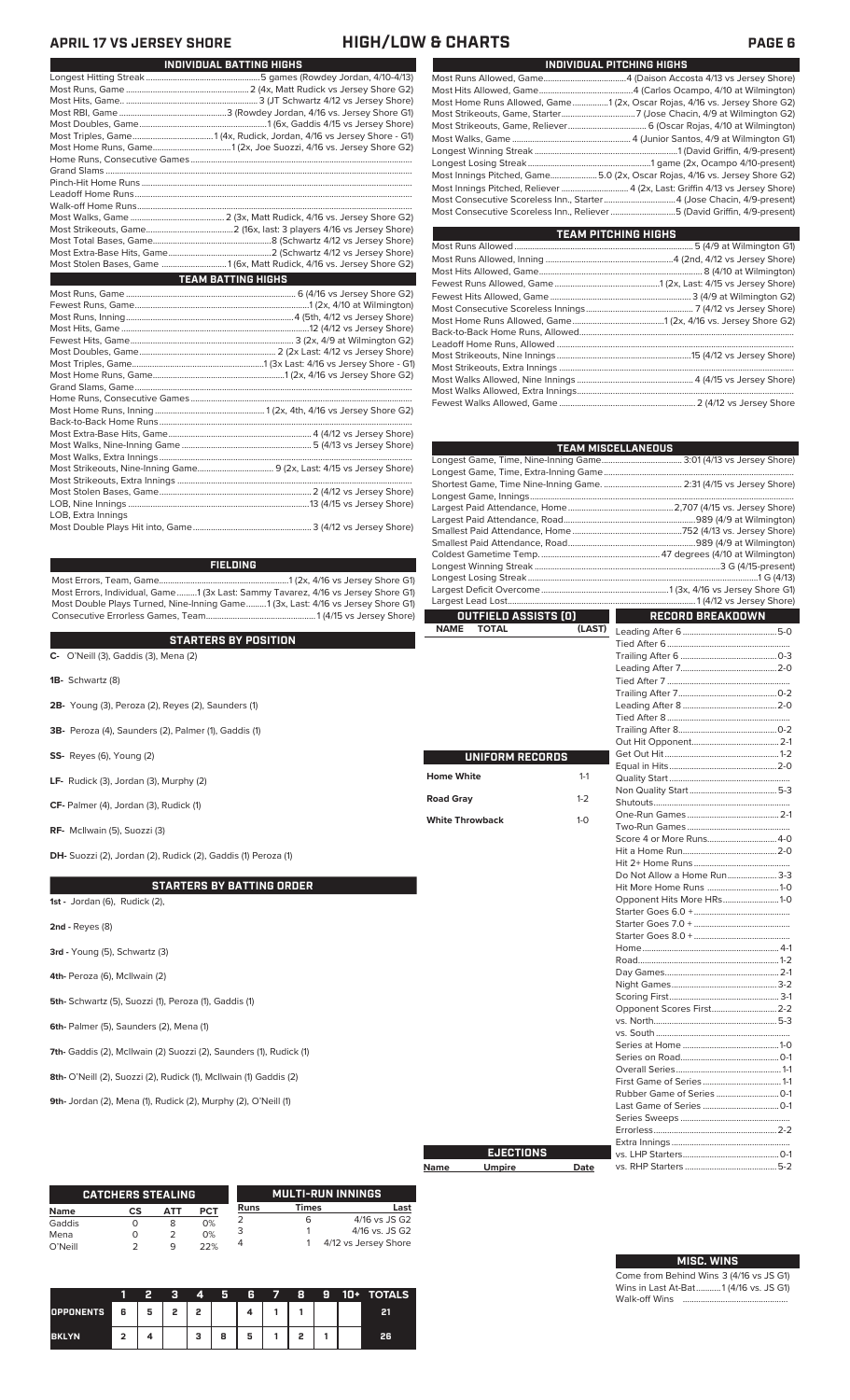# **APRIL 17 VS JERSEY SHORE GAME-BY-GAME RESULTS PAGE 7**

| W<br>í<br>м<br>▫<br>н<br>. . |  |
|------------------------------|--|
|------------------------------|--|

| <b>DATE</b>          | GM#               | <b>OPPONENT</b>                                                                           | W-L/TIME SCORE                       |                      | RECORD             | POSITION                                                               | GA/GB            | <b>WINNING PITCHER</b>                     | <b>LOSING PITCHER</b>                       | <b>SAVE</b>                              | <b>TIME</b>  | <b>ATTENDANCE</b> |
|----------------------|-------------------|-------------------------------------------------------------------------------------------|--------------------------------------|----------------------|--------------------|------------------------------------------------------------------------|------------------|--------------------------------------------|---------------------------------------------|------------------------------------------|--------------|-------------------|
| 4/8<br>4/9           | 1                 | at Wilmington<br>at Wilmington                                                            | L                                    | $5-1(7)$             | $O-1$              | PPD (Wet Grounds; doubleheader scheduled for 4/9)<br>T <sub>2</sub> nd | $-0.5$           | Lucas Knowles (1-0)                        | Junior Santos (0-2)                         |                                          | 1:51         | 989               |
| 4/10                 | 2<br>3            | at Wilmington<br>at Wilmington                                                            | W<br>L                               | $2-1(7)$<br>$4-1$    | $1 - 1$<br>$1 - 2$ | T <sub>2</sub> nd<br>4th                                               | $-1.0$<br>$-2.0$ | David Griffin (1-0)<br>Carlos Romero (1-0) | Michael Cuevas (0-1)<br>Carlos Ocampo (0-1) | Justin Courtney (1)                      | 1:59<br>2:47 | 966               |
| 4/11<br>4/12         | 4                 | <b>Jersey Shore</b>                                                                       | w                                    | $5-2$                | $2 - 2$            | T3rd                                                                   | $-2.0$           | OFF DAY<br>Hunter Parsons (1-0)            | JP Woodward (0-1)                           | <b>Sammy Tavares (1)</b>                 | 2:44         | 2,041             |
| 4/13<br>4/14         | 5                 | <b>Jersey Shore</b><br>vs. Jersey Shore                                                   | г                                    | $4-3$                | $2 - 3$            | T4th<br>PPD (rain; doubleheader scheduled for 4/16)                    | $-2.0$           | Dominic Pipkin (1-0)                       | Daison Acosta (0-1)                         | Jason Ruffcorn (1)                       | 3:01         | 752               |
| 4/15<br>4/16         | 6<br>7            | <b>Jersey Shore</b><br><b>Jersey Shore</b>                                                | w<br>w                               | 4-1<br>4-3 (7)       | $3-3$<br>$4 - 3$   | 4th<br>3rd                                                             | $-1.5$<br>$-1.0$ | Jesus Vargas (1-0)<br>Nolan Clenney (1-0)  | Matt Russell (0-1)<br>Andrew Schultz (0-2)  | Justin Courtney (2)<br>Sammy Tavarez (2) | 2:31<br>1:57 | 2,707             |
| 4/17                 | 8<br>9            | <b>Jersey Shore</b><br><b>Jersey Shore</b>                                                | W<br>2:00 p.m.                       | $6-1$                | $5-3$              | 2nd                                                                    | $-1.0$           | Oscar Rojas (1-0)                          | Mick Abel (0-2)                             |                                          | 1:50         | 1,777             |
| 4/18<br>4/19         | 10                | at Hudson Valley                                                                          | 7:05 p.m.                            |                      |                    |                                                                        |                  | OFF DAY                                    |                                             |                                          |              |                   |
| 4/20<br>4/21<br>4/22 | 11<br>12<br>13    | at Hudson Valley<br>at Hudson Valley<br>at Hudson Valley                                  | 7:05 p.m.<br>7:05 p.m.<br>7:05 p.m.  |                      |                    |                                                                        |                  |                                            |                                             |                                          |              |                   |
| 4/23<br>4/24         | 14<br>15          | at Hudson Valley<br>at Hudson Valley                                                      | 6:05 p.m.<br>2:05 p.m.               |                      |                    |                                                                        |                  |                                            |                                             |                                          |              |                   |
| 4/25<br>4/26         | 16                | <b>Bowling Green</b>                                                                      | 7:00 p.m.                            |                      |                    |                                                                        |                  | OFF DAY                                    |                                             |                                          |              |                   |
| 4/27<br>4/28         | 17<br>18          | <b>Bowling Green</b><br><b>Bowling Green</b>                                              | 7:00 p.m.<br>7:00 p.m.               |                      |                    |                                                                        |                  |                                            |                                             |                                          |              |                   |
| 4/29<br>4/30         | 19<br>20          | <b>Bowling Green</b><br><b>Bowling Green</b>                                              | 7:00 p.m.<br>2:00 p.m.               |                      |                    |                                                                        |                  | APRIL [0-0]                                |                                             |                                          |              |                   |
| 5/1<br>5/2           | 21                | <b>Bowling Green</b>                                                                      | 2:00 p.m.                            |                      |                    |                                                                        |                  | OFF DAY                                    |                                             |                                          |              |                   |
| 5/3<br>5/4           | 22<br>23          | at Aberdeen<br>at Aberdeen                                                                | 7:05 p.m.<br>7:05 p.m.               |                      |                    |                                                                        |                  |                                            |                                             |                                          |              |                   |
| 5/5<br>5/6           | 24<br>25          | at Aberdeen<br>at Aberdeen                                                                | 7:05 p.m.<br>7:05 p.m.               |                      |                    |                                                                        |                  |                                            |                                             |                                          |              |                   |
| 5/7<br>5/8<br>5/9    | 26<br>27          | at Aberdeen<br>at Aberdeen                                                                | 6:05 p.m.<br>2:05 p.m.               |                      |                    |                                                                        |                  | OFF DAY                                    |                                             |                                          |              |                   |
| 5/10<br>5/11         | 28<br>29          | Wilmington<br>Wilmington                                                                  | 7:00 p.m.<br>7:00 p.m.               |                      |                    |                                                                        |                  |                                            |                                             |                                          |              |                   |
| 5/12<br>5/13         | 30<br>31          | Wilmington<br>Wilmington                                                                  | 7:00 p.m.<br>7:00 p.m.               |                      |                    |                                                                        |                  |                                            |                                             |                                          |              |                   |
| 5/14<br>5/15         | 32<br>32          | Wilmington<br>Wilmington                                                                  | 6:00 p.m.<br>2:00 p.m.               |                      |                    |                                                                        |                  |                                            |                                             |                                          |              |                   |
| 5/16<br>5/17<br>5/18 | 35<br>36          | <b>Hudson Valley</b><br><b>Hudson Valley</b>                                              | 7:00 p.m.<br>12:00 p.m.              |                      |                    |                                                                        |                  | OFF DAY                                    |                                             |                                          |              |                   |
| 5/19<br>5/20         | 37<br>38          | <b>Hudson Valley</b><br><b>Hudson Valley</b>                                              | 7:00 p.m.<br>7:00 p.m.               |                      |                    |                                                                        |                  |                                            |                                             |                                          |              |                   |
| 5/21<br>5/22         | 39<br>40          | <b>Hudson Valley</b><br><b>Hudson Valley</b>                                              | 6:00 p.m.<br>2:00 p.m.               |                      |                    |                                                                        |                  |                                            |                                             |                                          |              |                   |
| 5/23<br>5/24         | 41                | at Bowling Green 6:35 p.m.*                                                               |                                      | (CT)                 |                    |                                                                        |                  | OFF DAY                                    |                                             |                                          |              |                   |
| 5/25<br>5/26         | 42<br>43          | at Bowling Green<br>at Bowling Green                                                      | 6:35 p.m.*<br>6:35 p.m.*             | (CT)<br>(CT)         |                    |                                                                        |                  |                                            |                                             |                                          |              |                   |
| 5/27<br>5/28<br>5/29 | 44<br>45<br>46    | at Bowling Green 6:35 p.m.*<br>at Bowling Green 6:35 p.m.*<br>at Bowling Green 1:05 p.m.* |                                      | (CT)<br>(CT)<br>(CT) |                    |                                                                        |                  |                                            |                                             |                                          |              |                   |
| 5/30<br>5/31         | 47                | at Jersey Shore                                                                           | 7:05 p.m.                            |                      |                    |                                                                        |                  | OFF DAY                                    |                                             |                                          |              |                   |
| 6/1                  | 48                | at Jersey Shore                                                                           | 7:05 p.m.                            |                      |                    |                                                                        |                  | <b>MAY (0-0)</b>                           |                                             |                                          |              |                   |
| 6/2<br>$\frac{6}{3}$ | 49<br>50<br>51    | at Jersey Shore<br>at Jersey Shore                                                        | 7:05 p.m.<br>7:05 p.m.               |                      |                    |                                                                        |                  |                                            |                                             |                                          |              |                   |
| 6/5<br>6/6           | 52                | at Jersey Shore<br>at Jersey Shore                                                        | 7:05 p.m.<br>1:05 p.m.               |                      |                    |                                                                        |                  | OFF DAY                                    |                                             |                                          |              |                   |
| 6/7<br>6/8           | 53<br>54          | Aberdeen<br>Aberdeen                                                                      | 7:00 p.m.<br>7:00 p.m.               |                      |                    |                                                                        |                  |                                            |                                             |                                          |              |                   |
| 6/9<br>6/10          | 55<br>56          | Aberdeen<br>Aberdeen                                                                      | 7:00 p.m.<br>7:00 p.m.               |                      |                    |                                                                        |                  |                                            |                                             |                                          |              |                   |
| 6/11<br>6/12         | 57<br>58          | Aberdeen<br>Aberdeen                                                                      | 6:00 p.m.<br>2:00 p.m.               |                      |                    |                                                                        |                  |                                            |                                             |                                          |              |                   |
| 6/13<br>6/14<br>6/15 | 59<br>60          | at Wilmington<br>at Wilmington                                                            | 6:35 p.m.<br>6:35 p.m.               |                      |                    |                                                                        |                  | OFF DAY                                    |                                             |                                          |              |                   |
| 6/16<br>6/17         | 61<br>62          | at Wilmington<br>at Wilmington                                                            | 6:35 p.m.<br>6:35 p.m.               |                      |                    |                                                                        |                  |                                            |                                             |                                          |              |                   |
| 6/18<br>6/19         | 63<br>64          | at Wilmington<br>at Wilmington                                                            | 6:35 p.m.<br>1:05 p.m.               |                      |                    |                                                                        |                  |                                            |                                             |                                          |              |                   |
| 6/20<br>6/21         | 65                | <b>Jersey Shore</b>                                                                       | 7:00 p.m.                            |                      |                    |                                                                        |                  | OFF DAY                                    |                                             |                                          |              |                   |
| 6/22<br>6/23         | 66<br>67          | <b>Jersey Shore</b><br><b>Jersey Shore</b>                                                | 7:00 p.m.<br>7:00 p.m.               |                      |                    |                                                                        |                  |                                            |                                             |                                          |              |                   |
| 6/24<br>6/25<br>6/26 | 68<br>69<br>70    | <b>Jersey Shore</b><br><b>Jersey Shore</b><br><b>Jersey Shore</b>                         | 7:00 p.m.<br>6:00 p.m.<br>2:00 p.m.  |                      |                    |                                                                        |                  |                                            |                                             |                                          |              |                   |
| 6/27<br>6/28         | 71                | at Hudson Valley                                                                          | 7:05 p.m.                            |                      |                    |                                                                        |                  | OFF DAY                                    |                                             |                                          |              |                   |
| 6/29<br>6/30         | 72<br>73          | at Hudson Valley<br>at Hudson Valley                                                      | 7:05 p.m.<br>7:05 p.m.               |                      |                    |                                                                        |                  |                                            |                                             |                                          |              |                   |
| 7/1<br>7/2           | 74<br>75          | at Hudson Valley<br>at Hudson Valley                                                      | 7:05 p.m.<br>6:05 p.m.               |                      |                    |                                                                        |                  | <b>JUNE (0-0)</b>                          |                                             |                                          |              |                   |
| 7/3<br>7/4           | 76<br>77          | at Hudson Valley<br>Aberdeen                                                              | 6:05 p.m.<br>6:30 p.m.               |                      |                    |                                                                        |                  |                                            |                                             |                                          |              |                   |
| 7/5<br>7/6           | 78                | Aberdeen                                                                                  | 7:00 p.m.                            |                      |                    |                                                                        |                  | OFF DAY                                    |                                             |                                          |              |                   |
| 7/7<br>7/8<br>7/9    | 79<br>80          | Aberdeen<br>Aberdeen                                                                      | 7:00 p.m.<br>7:00 p.m.               |                      |                    |                                                                        |                  |                                            |                                             |                                          |              |                   |
| 7/10<br>7/11         | 81<br>82          | Aberdeen<br>Aberdeen                                                                      | 6:00 p.m.<br>2:00 p.m.               |                      |                    |                                                                        |                  | OFF DAY                                    |                                             |                                          |              |                   |
| 7/12<br>7/13         | 83<br>84          | Greensboro<br>Greensboro                                                                  | 7:00 p.m.<br>12:00 p.m.              |                      |                    |                                                                        |                  |                                            |                                             |                                          |              |                   |
| 7/14<br>7/15         | 85<br>86          | Greensboro<br>Greensboro                                                                  | 7:00 p.m.<br>7:00 p.m.               |                      |                    |                                                                        |                  |                                            |                                             |                                          |              |                   |
| 7/16<br>7/17<br>7/18 | 87<br>88          | Greensboro<br>Greensboro                                                                  | 6:00 p.m.<br>2:00 p.m.               |                      |                    |                                                                        |                  |                                            |                                             |                                          |              |                   |
| 7/19<br>7/20         |                   |                                                                                           |                                      |                      |                    |                                                                        |                  | LEAGUE-WIDE BREAK                          |                                             |                                          |              |                   |
| 7/21<br>7/22         | 89                | at Jersey Shore                                                                           | 7:05 p.m.                            |                      |                    |                                                                        |                  |                                            |                                             |                                          |              |                   |
| 7/23<br>7/24         | 90<br>91          | at Jersey Shore<br>at Jersey Shore                                                        | 7:05 p.m.<br>1:05 p.m.               |                      |                    |                                                                        |                  |                                            |                                             |                                          |              |                   |
| 7/25<br>7/26         | 92                | at Hudson Valley                                                                          | 7:05 p.m.                            |                      |                    |                                                                        |                  | OFF DAY                                    |                                             |                                          |              |                   |
| 7/27<br>7/28<br>7/29 | 93<br>94<br>95    | at Hudson Valley<br>at Hudson Valley<br>at Hudson Valley                                  | 7:05 p.m.<br>7:05 p.m.<br>7:05 p.m.  |                      |                    |                                                                        |                  |                                            |                                             |                                          |              |                   |
| 7/30<br>7/31         | 96<br>97          | at Hudson Valley<br>at Hudson Valley                                                      | 6:05 p.m.<br>2:05 p.m.               |                      |                    |                                                                        |                  |                                            |                                             |                                          |              |                   |
| 8/1                  |                   |                                                                                           |                                      |                      |                    |                                                                        |                  | JULY (0-0)<br>OFF DAY                      |                                             |                                          |              |                   |
| 8/2<br>8/3<br>8/4    | 98<br>99<br>100   | <b>Winston-Salem</b><br><b>Winston-Salem</b><br><b>Winston-Salem</b>                      | 7:00 p.m.<br>12:00 p.m.<br>7:00 p.m. |                      |                    |                                                                        |                  |                                            |                                             |                                          |              |                   |
| 8/5<br>8/6           | 101<br>102        | <b>Winston-Salem</b><br><b>Winston-Salem</b>                                              | 7:00 p.m.<br>6:00 p.m.               |                      |                    |                                                                        |                  |                                            |                                             |                                          |              |                   |
| 8/7<br>8/8           | 103               | <b>Winston-Salem</b>                                                                      | 2:00 p.m.                            |                      |                    |                                                                        |                  | OFF DAY                                    |                                             |                                          |              |                   |
| 8/9<br>8/10<br>8/11  | 104<br>105        | at Wilmington<br>at Wilmington                                                            | 6:35 p.m.<br>6:35 p.m.<br>6:35 p.m.  |                      |                    |                                                                        |                  |                                            |                                             |                                          |              |                   |
| 8/12<br>8/13         | 106<br>107<br>108 | at Wilmington<br>at Wilmington<br>at Wilmington                                           | 6:35 p.m.<br>6:35 p.m.               |                      |                    |                                                                        |                  |                                            |                                             |                                          |              |                   |
| 8/14<br>8/15         | 109               | at Wilmington                                                                             | $1:05$ p.m.                          |                      |                    |                                                                        |                  | OFF DAY                                    |                                             |                                          |              |                   |
| 8/16<br>8/17         | 110<br>111        | <b>Hudson Valley</b><br><b>Hudson Valley</b>                                              | 7:00 p.m.<br>7:00 p.m.               |                      |                    |                                                                        |                  |                                            |                                             |                                          |              |                   |
| 8/18<br>8/19<br>8/20 | 112<br>113<br>114 | <b>Hudson Valley</b><br><b>Hudson Valley</b><br><b>Hudson Valley</b>                      | 7:00 p.m.<br>7:00 p.m.<br>6:00 p.m.  |                      |                    |                                                                        |                  |                                            |                                             |                                          |              |                   |
| 8/22                 |                   | 8/21 115 <b>Hudson Valley</b> 2:00 p.m.                                                   |                                      |                      |                    |                                                                        |                  | OFF DAY                                    |                                             |                                          |              |                   |